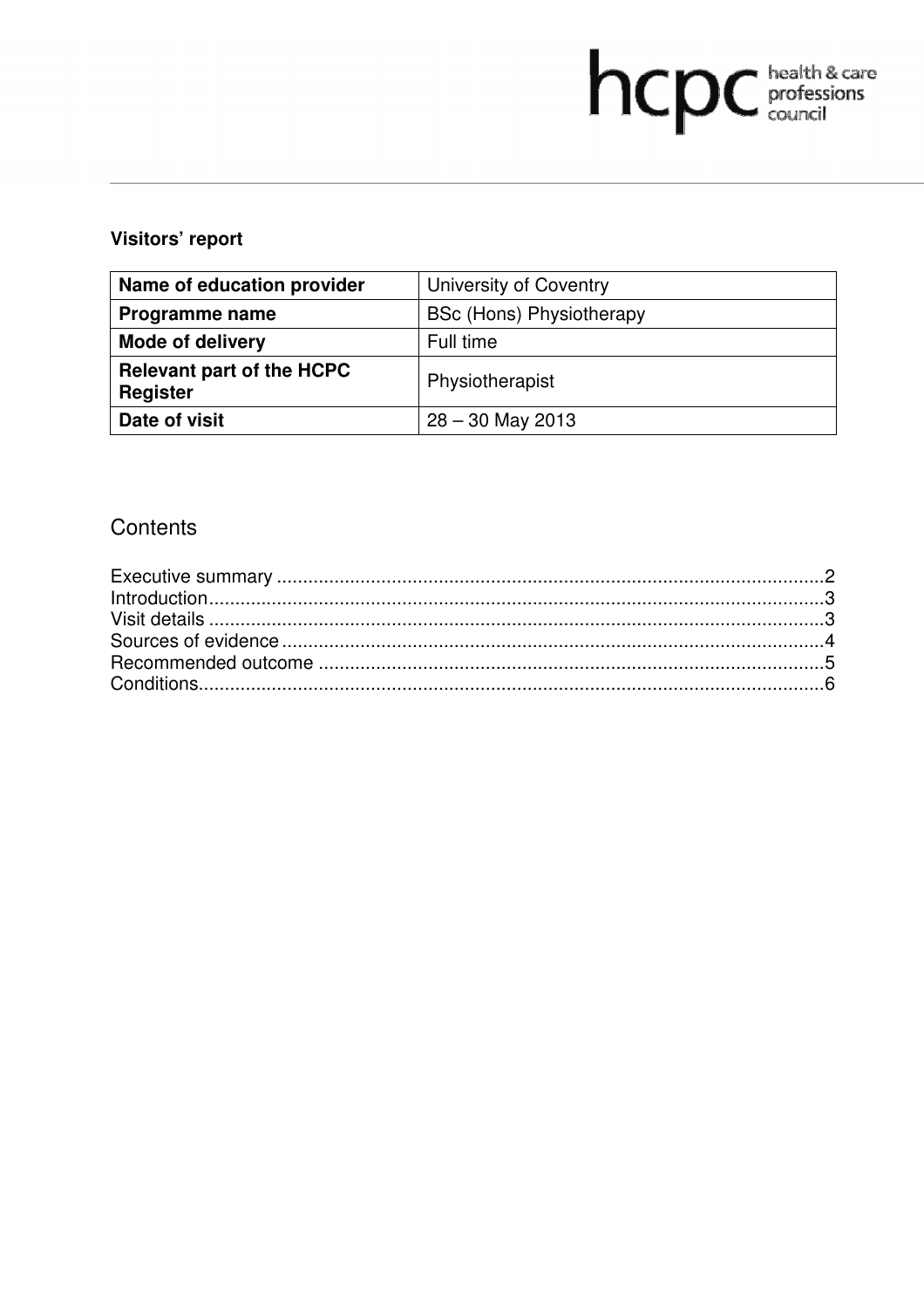## Executive summary

The Health and Care Professions Council (HCPC) approve educational programmes in the UK which health and care professionals must complete before they can apply to be registered with us. The HCPC is a statutory regulator and our main aim is to protect the public. The HCPC currently regulates 16 professions. All of these professions have at least one professional title which is protected by law. This means that anyone using the title 'Physiotherapist' must be registered with us. The HCPC keep a register of health and care professionals who meet our standards for their training, professional skills, behaviour and health.

The visitors' report which follows outlines the recommended outcome made by the visitors on the ongoing approval of the programme. This recommended outcome was accepted by the Education and Training Committee (Committee) on 22 August 2013. At the Committee meeting, the ongoing approval of the programme was re-confirmed. This means that the education provider has met the condition(s) outlined in this report and that the programme meets our standards of education and training (SETs) and ensures that those who complete it meet our standards of proficiency (SOPs) for their part of the Register. The programme is now granted open ended approval, subject to satisfactory monitoring.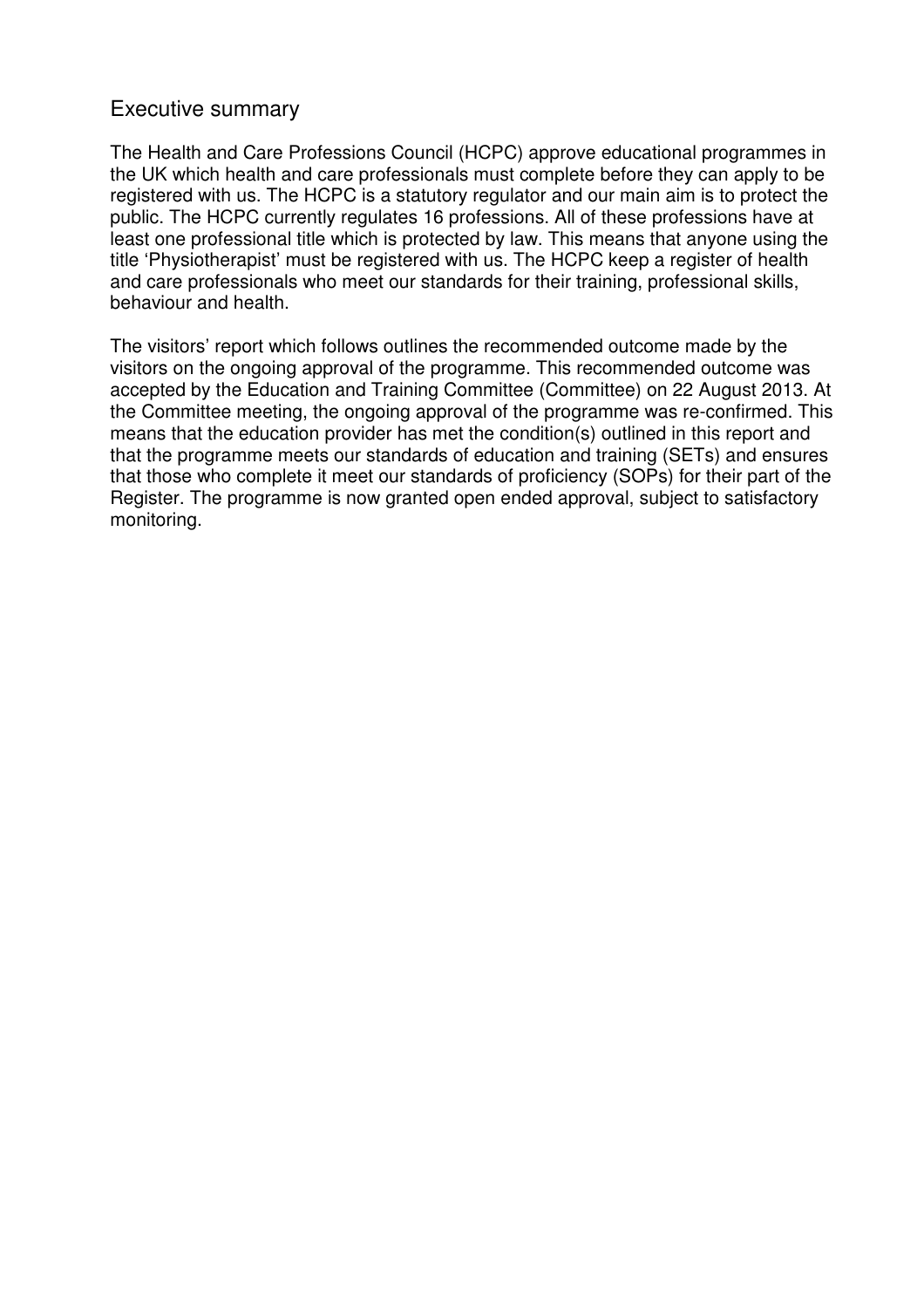# **Introduction**

The HCPC visited the programme at the education provider to consider major changes proposed to the programme. The major change affected the following standards programme admissions, programme management and resources, curriculum, practice placements and assessment. The programme was already approved by the HCPC and this visit assessed whether the programme continued to meet the standards of education and training (SETs) and continued to ensure that those who complete the programme meet the standards of proficiency (SOPs) for their part of the Register.

This visit was part of a joint event. The education provider reviewed the programme and the professional body considered their accreditation of the programme. The visit also considered the following programmes - Diploma of Higher Education Operating Department Practice, Diploma Professional Development in Paramedic Practice, Foundation Degree in Paramedic Science, BSc (Hons) Occupational Therapy and BSc (Hons) Dietetics. The education provider, the professional body and the HCPC formed a joint panel, with an independent chair and secretary, supplied by the education provider. Whilst the joint panel participated in collaborative scrutiny of all the programmes and dialogue throughout the visit; this report covers the HCPC's recommendations on this programme only. Separate reports exist for the other programmes. As an independent regulatory body, the HCPC's recommended outcome is independent and impartial and based solely on the HCPC's standards. Separate reports, produced by the education provider and the professional body outline their decisions on the programmes' status.

| Name of HCPC visitors and profession                       | Kathryn Heathcote (Physiotherapist)<br>Sara Smith (Dietitian)<br>Mark Nevins (Paramedic)                                                                                                     |
|------------------------------------------------------------|----------------------------------------------------------------------------------------------------------------------------------------------------------------------------------------------|
| HCPC executive officer (in attendance)                     | Abdur Razzaq                                                                                                                                                                                 |
| <b>HCPC</b> observer                                       | Benjamin Potter                                                                                                                                                                              |
| Proposed student numbers                                   | 130                                                                                                                                                                                          |
| First approved intake                                      | September 1997                                                                                                                                                                               |
| Effective date that programme approval<br>reconfirmed from | September 2013                                                                                                                                                                               |
| Chair                                                      | Beverley Steventon (Coventry University)                                                                                                                                                     |
| Secretary                                                  | Sally Sykes (Coventry University)                                                                                                                                                            |
| Members of the joint panel                                 | Tim Tabor (Internal Panel Member)<br>Heather Hunter (External Panel Member)<br>Fiona Roberts (Chartered Society of<br>Physiotherapy)<br>Nina Thomson (Chartered Society of<br>Physiotherapy) |

# Visit details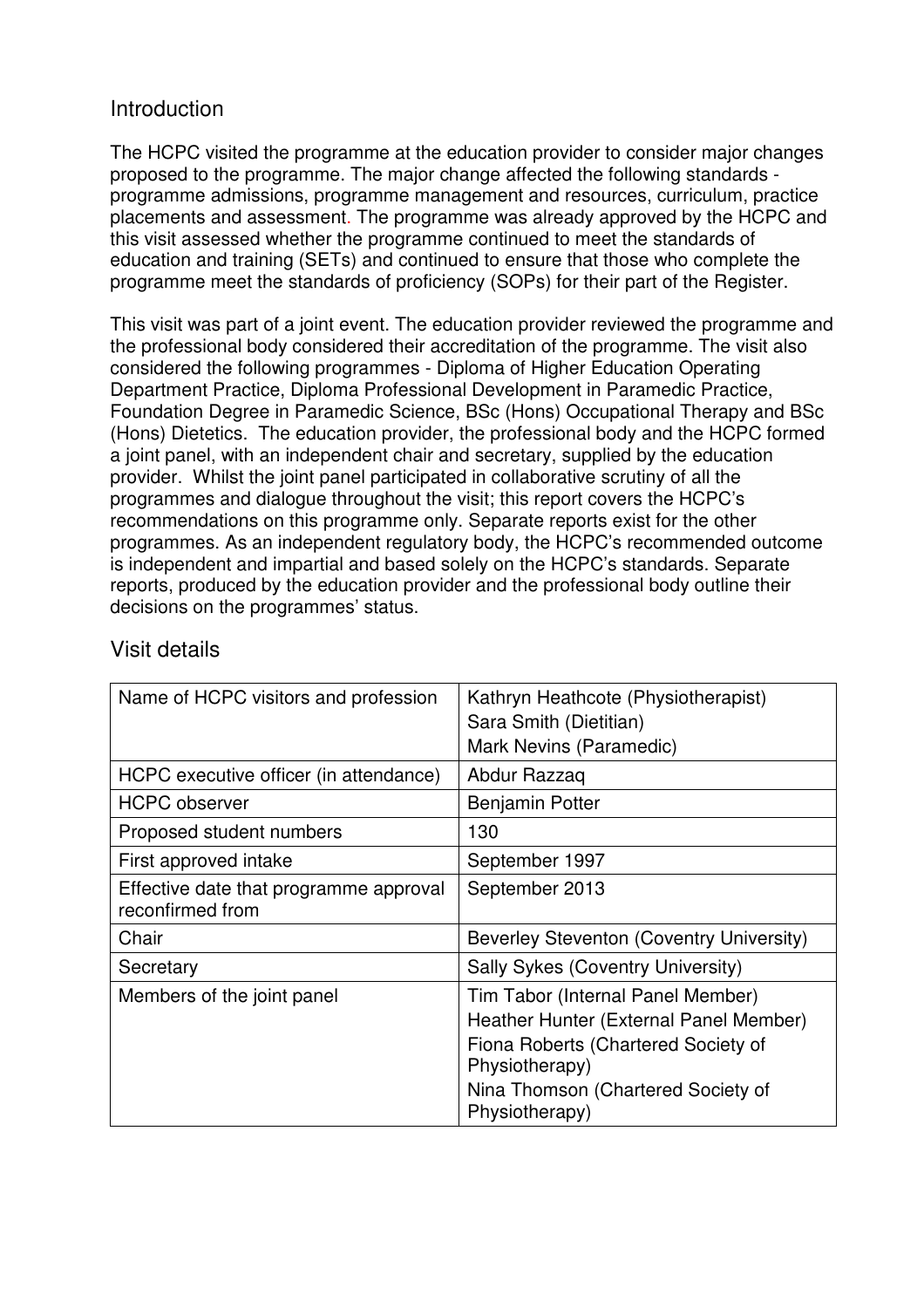# Sources of evidence

Prior to the visit the HCPC reviewed the documentation detailed below, sent by the education provider:

|                                                                                       | Yes | No. | N/A |
|---------------------------------------------------------------------------------------|-----|-----|-----|
| Programme specification                                                               |     |     |     |
| Descriptions of the modules                                                           |     |     |     |
| Mapping document providing evidence of how the<br>education provider has met the SETs |     |     |     |
| Mapping document providing evidence of how the<br>education provider has met the SOPs |     |     |     |
| Practice placement handbook                                                           |     |     |     |
| Student handbook                                                                      |     |     |     |
| Curriculum vitae for relevant staff                                                   |     |     |     |
| External examiners' reports from the last two years                                   |     |     |     |

During the visit the HCPC saw the following groups or facilities:

|                                                                                                  | Yes | Nο | N/A |
|--------------------------------------------------------------------------------------------------|-----|----|-----|
| Senior managers of the education provider with<br>responsibility for resources for the programme |     |    |     |
| Programme team                                                                                   |     |    |     |
| Placements providers and educators/mentors                                                       |     |    |     |
| <b>Students</b>                                                                                  |     |    |     |
| Learning resources                                                                               |     |    |     |
| Specialist teaching accommodation<br>(eg specialist laboratories and teaching rooms)             |     |    |     |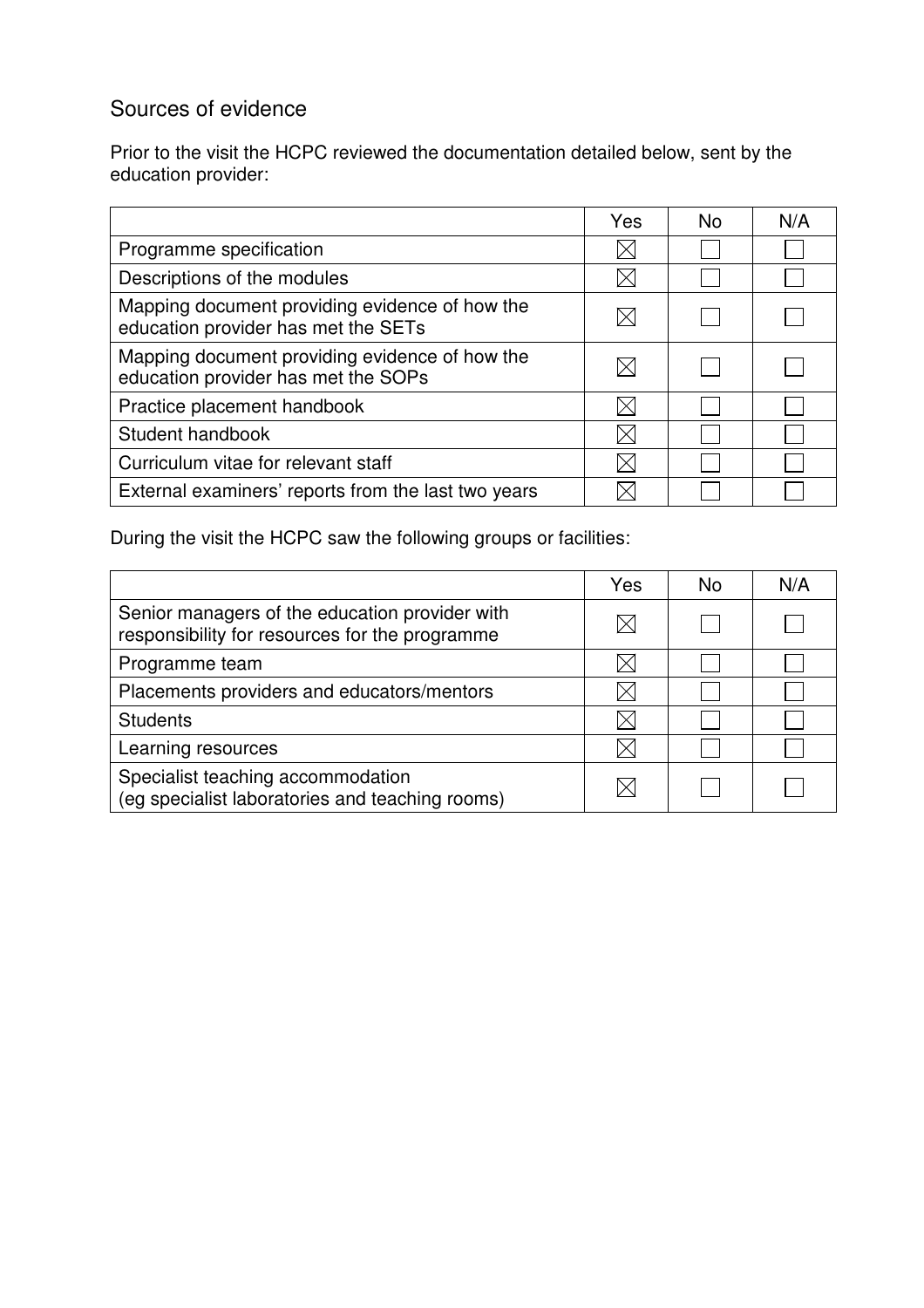## Recommended outcome

To recommend a programme for ongoing approval, the visitors must be assured that the programme meets all of the standards of education and training (SETs) and that those who complete the programme meet our standards of proficiency (SOPs) for their part of the Register.

The visitors agreed to recommend to the Education and Training Committee that a number of conditions are set on the programme, all of which must be met before the programme can be approved.

The visitors agreed that 51 of the SETs have been met and that conditions should be set on the remaining 6 SETs.

Conditions are requirements that the education provider must meet before the programme can be recommended for ongoing approval. Conditions are set when certain standards of education and training have not been met or there is insufficient evidence of the standard being met.

The visitors did not make any recommendations for the programme.

Recommendations are observations on the programme or education provider which do not need to be met before the programme is recommended for ongoing approval. Recommendations are normally set to encourage further enhancements to the programme and are normally set when it is felt that the particular standard of education and training has been met at, or just above the threshold level.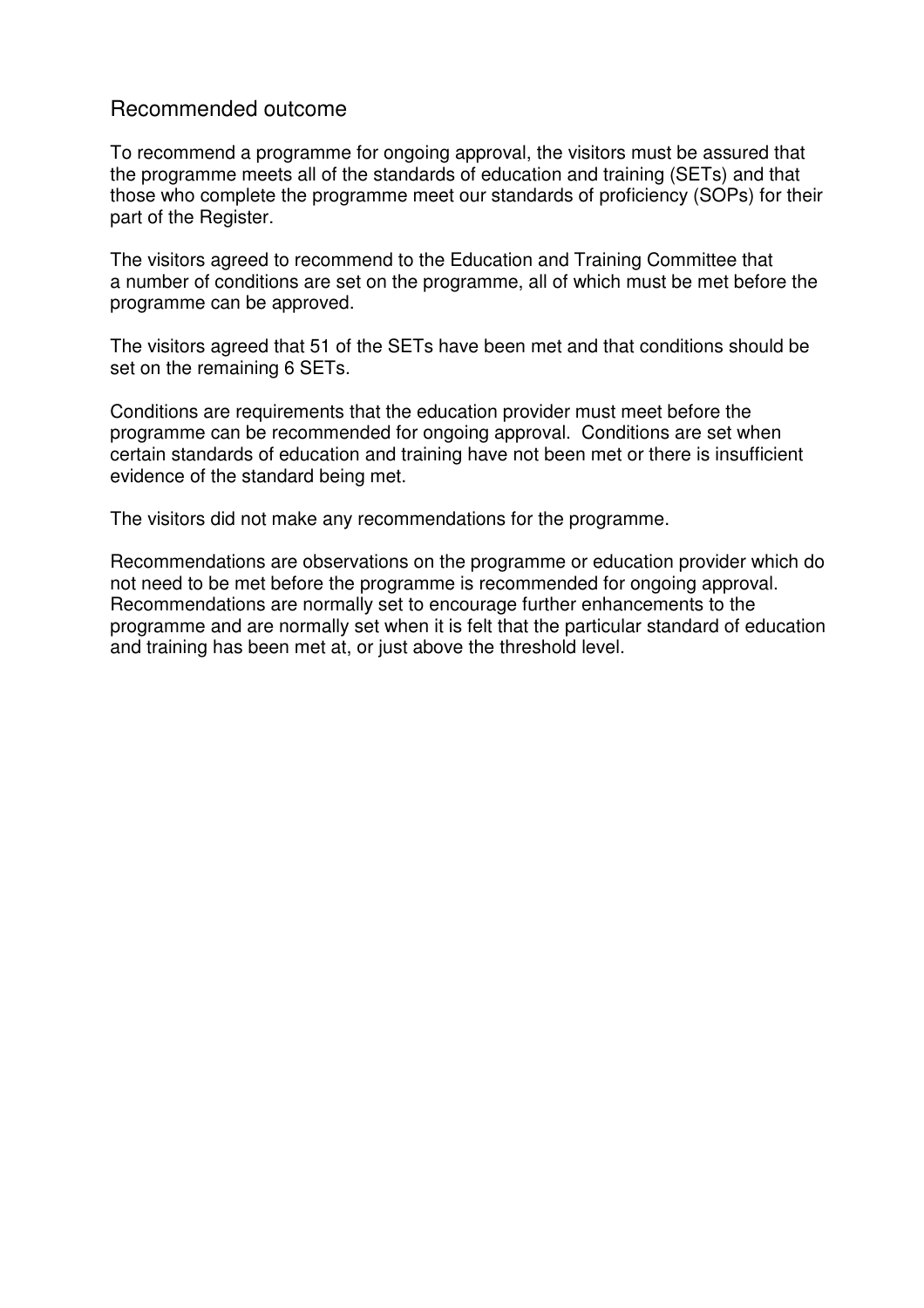## **2.1 The admissions procedures must give both the applicant and the education provider the information they require to make an informed choice about whether to take up or make an offer of a place on a programme.**

**Condition:** The education provider must revisit programme documentation, including advertising materials, to ensure potential applicants and students are made aware of changes to the fee structure and information about changes to the bursary arrangements.

**Reason:** In the documentation provided, the visitors noted information regarding fees and bursaries. During discussion with the programme team the visitors noted the education provider will recruit self-funded students to the programme. The visitors highlighted that from September 2013 bursary arrangements for physiotherapy students in UK are changing. The visitors were unable to determine from the documentation that information about changes to the fee structure, the bursaries and the self-funded route will be communicated to potential applicants and students. The visitors consider this to be essential information. Therefore they require the education provider to provide further evidence, including advertising materials, to ensure that potential applicants and students are made aware of the above information.

## **3.8 The resources to support student learning in all settings must be effectively used.**

**Condition:** The education provider must review the programme documentation to ensure the terminology used is accurate and reflects the language associated with statutory regulation.

**Reason:** The visitors noted the documentation submitted by the education provider prior to the visit contained some incorrect statements and terminology. The programme specification states the programme is "accredited by Health and Care Professions Council (HCPC) and by Chartered Society of Physiotherapy (CSP)" (page 4). The HCPC use the term 'approval' for programmes and not 'accreditation'. The programme specification also states "All modules must be passed at level 3 and no fails may be carried towards the Physiotherapy Licence to Practice award" (Section 13.3). Approved programmes provide eligibility to apply for registration with the HCPC; the programme does not automatically give a license to practice. The visitors also noted the Student Course Handbook refers to a different programme "this is a facility for every student who is studying psychology" (page 27). The visitors noted other instances such as these throughout the documentation and feel that incorrect and inaccurate statements may mislead students and provide an incorrect impression of the HCPC as a statutory regulator. Therefore the visitors require the education provider to review the programme documentation and ensure the terminology used is accurate, reflects the language associated with statutory regulation and avoids any potential confusion for students.

### **4.9 When there is interprofessional learning the profession-specific skills and knowledge of each professional group must be adequately addressed.**

**Condition:** The education provider must submit information about the revised collaborative curriculum for the programme.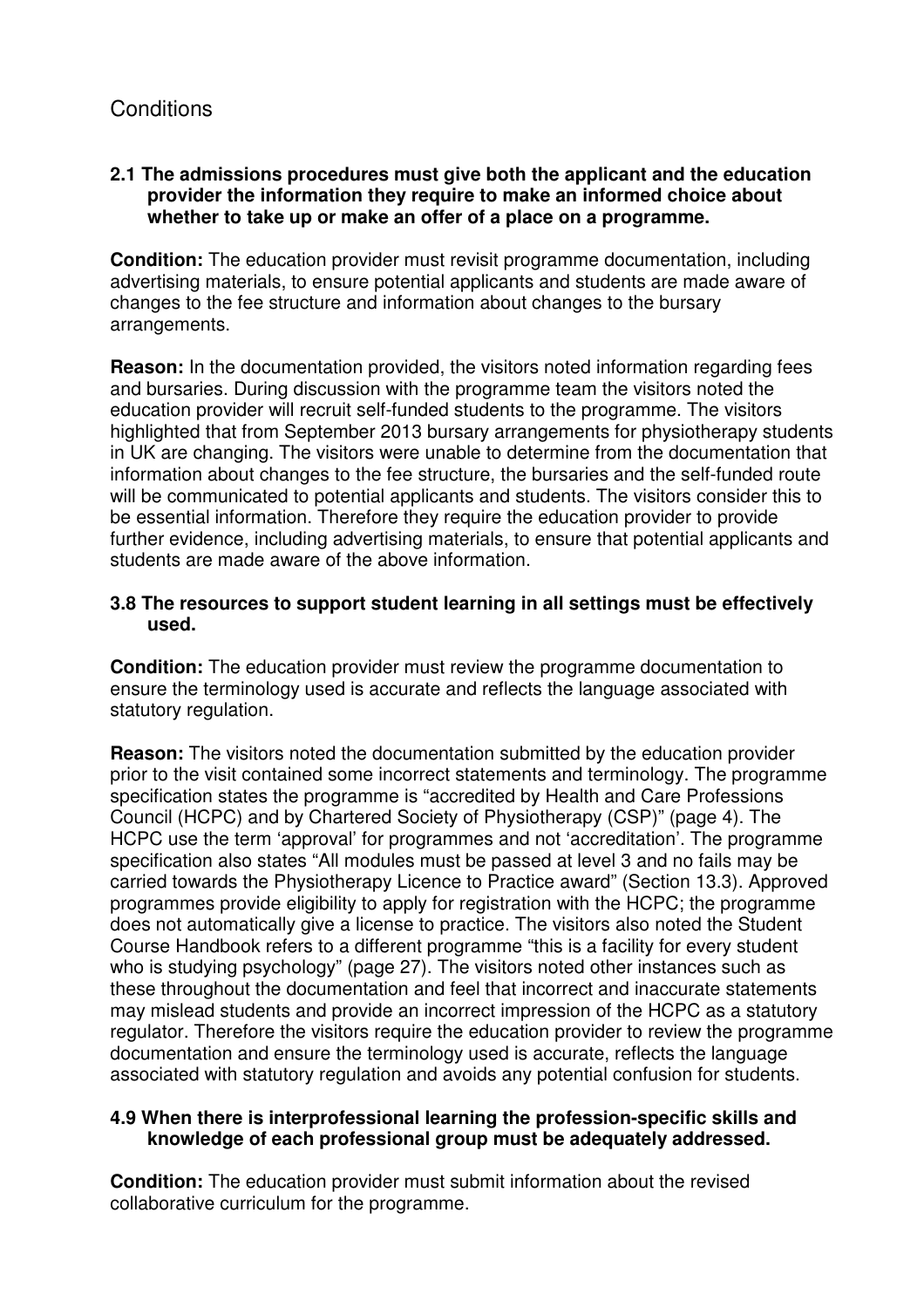**Reason:** Documentation provided for the visit included information about the collaborative curriculum for interprofessional learning that students will undertake as part of this programme. The visitors noted in discussion at the visit that the programme team will amend the collaborative curriculum, as presented, to the requirements of the education provider. As such the visitors did not see the finalised version of the collaborative curriculum and how profession specific skills and knowledge will be addressed as part of this interprofessional learning. The visitors therefore require the education provider to submit further evidence about the revised collaborative curriculum for the programme. In this way the, the visitors will be able to review the revised collaborative curriculum to ensure that when there is interprofessional learning in the programme the profession-specific skills and knowledge of each professional group are adequately addressed.

### **5.5 The placement providers must have equality and diversity policies in relation to students, together with an indication of how these will be implemented and monitored.**

**Condition:** The programme team must provide evidence of how they ensure all practice placement providers have equality and diversity policies in place.

**Reason:** The documentation submitted prior to the visit included the procedures for approving and monitoring practice placement providers. The visitors reviewed this information but were unable to determine from this how the education provider ensures the practice placement providers have equality and diversity policies in place in relation to students. Discussions with the programme team indicated they are currently reviewing their placement audit process and in the future would ensure practice placement provider equality and diversity policies are in place. In order to determine how the programme could continue to meet this standard the visitors require the education provider to provide further evidence to demonstrate how they ensure practice placement providers have equality and diversity policies in place.

### **6.9 Assessment regulations must clearly specify requirements for an aegrotat award not to provide eligibility for admission to the Register.**

**Condition:** The education provider must revisit the programme documentation to clearly state that aegrotat awards do not confer eligibility to apply to the Register.

**Reason:** From the documentation provided the visitors could not determine where in the assessment regulations there was a clear statement regarding aegrotat awards. The visitors were unable to determine how the programme team ensured that students understood that aegrotat awards would not enable them to be eligible to apply to the Register. The visitors therefore require further evidence to ensure that the assessment regulations clearly state that aegrotat awards do not confer eligibility to apply to the Register.

### **6.11 Assessment regulations must clearly specify requirements for the appointment of at least one external examiner who must be appropriately experienced and qualified and, unless other arrangements are agreed, be from the relevant part of the Register.**